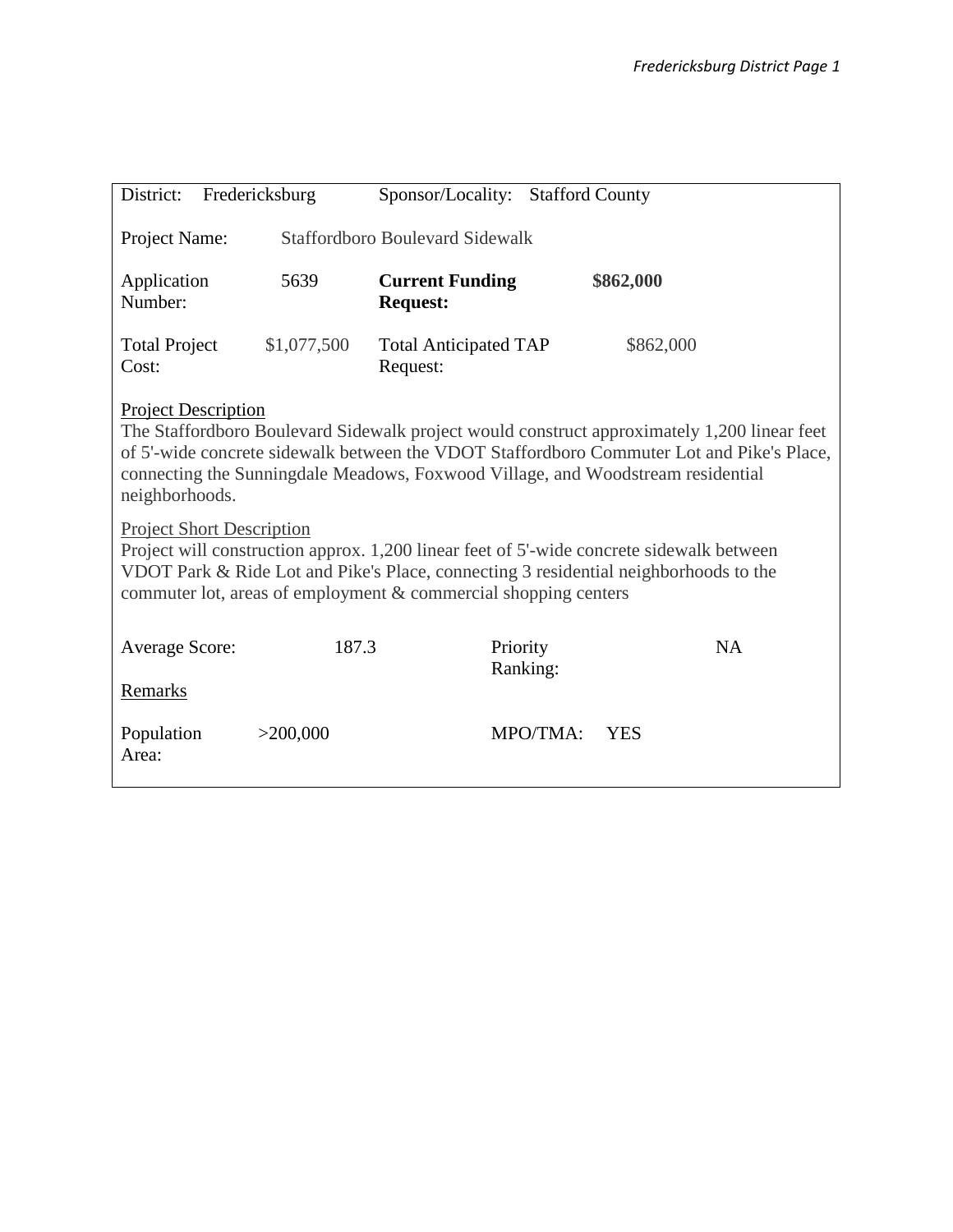| District:<br>Fredericksburg                                                                                                                                                         |           | Sponsor/Locality:<br><b>Stafford County</b> |          |                                                                                         |  |  |  |
|-------------------------------------------------------------------------------------------------------------------------------------------------------------------------------------|-----------|---------------------------------------------|----------|-----------------------------------------------------------------------------------------|--|--|--|
|                                                                                                                                                                                     |           |                                             |          |                                                                                         |  |  |  |
| Project Name:<br><b>Salisbury Drive Sidewalk</b>                                                                                                                                    |           |                                             |          |                                                                                         |  |  |  |
|                                                                                                                                                                                     |           |                                             |          |                                                                                         |  |  |  |
| Application                                                                                                                                                                         | 5643      | <b>Current Funding</b>                      |          | \$714,960                                                                               |  |  |  |
| Number:                                                                                                                                                                             |           | <b>Request:</b>                             |          |                                                                                         |  |  |  |
| <b>Total Project</b>                                                                                                                                                                | \$893,700 | <b>Total Anticipated TAP</b>                |          | \$714,960                                                                               |  |  |  |
| Cost:                                                                                                                                                                               |           | Request:                                    |          |                                                                                         |  |  |  |
| <b>Project Description</b>                                                                                                                                                          |           |                                             |          |                                                                                         |  |  |  |
|                                                                                                                                                                                     |           |                                             |          |                                                                                         |  |  |  |
|                                                                                                                                                                                     |           |                                             |          | The Salisbury Drive Sidewalk project would construct approximately 900 feet of sidewalk |  |  |  |
| between Garrisonville Road (SR-610) and the Mine Road Commuter Lot and include a<br>pedestrian crossing signal at Greenspring Drive.                                                |           |                                             |          |                                                                                         |  |  |  |
|                                                                                                                                                                                     |           |                                             |          |                                                                                         |  |  |  |
| <b>Project Short Description</b>                                                                                                                                                    |           |                                             |          |                                                                                         |  |  |  |
| Project will construct approximately 900 feet of 5-foot wide concrete sidewalk between the<br>intersection with Garrisonville Road (Rt. 610) and the VDOT Commuter Lot on Mine Road |           |                                             |          |                                                                                         |  |  |  |
| and will include a pedestrian crossing signal at Greenspring Drive.                                                                                                                 |           |                                             |          |                                                                                         |  |  |  |
| <b>Average Score:</b>                                                                                                                                                               | 180.0     | Priority                                    |          | <b>NA</b>                                                                               |  |  |  |
|                                                                                                                                                                                     |           |                                             | Ranking: |                                                                                         |  |  |  |
| <b>Remarks</b>                                                                                                                                                                      |           |                                             |          |                                                                                         |  |  |  |
|                                                                                                                                                                                     |           |                                             |          |                                                                                         |  |  |  |
| Population                                                                                                                                                                          | >200,000  |                                             | MPO/TMA: | <b>YES</b>                                                                              |  |  |  |
| Area:                                                                                                                                                                               |           |                                             |          |                                                                                         |  |  |  |
|                                                                                                                                                                                     |           |                                             |          |                                                                                         |  |  |  |